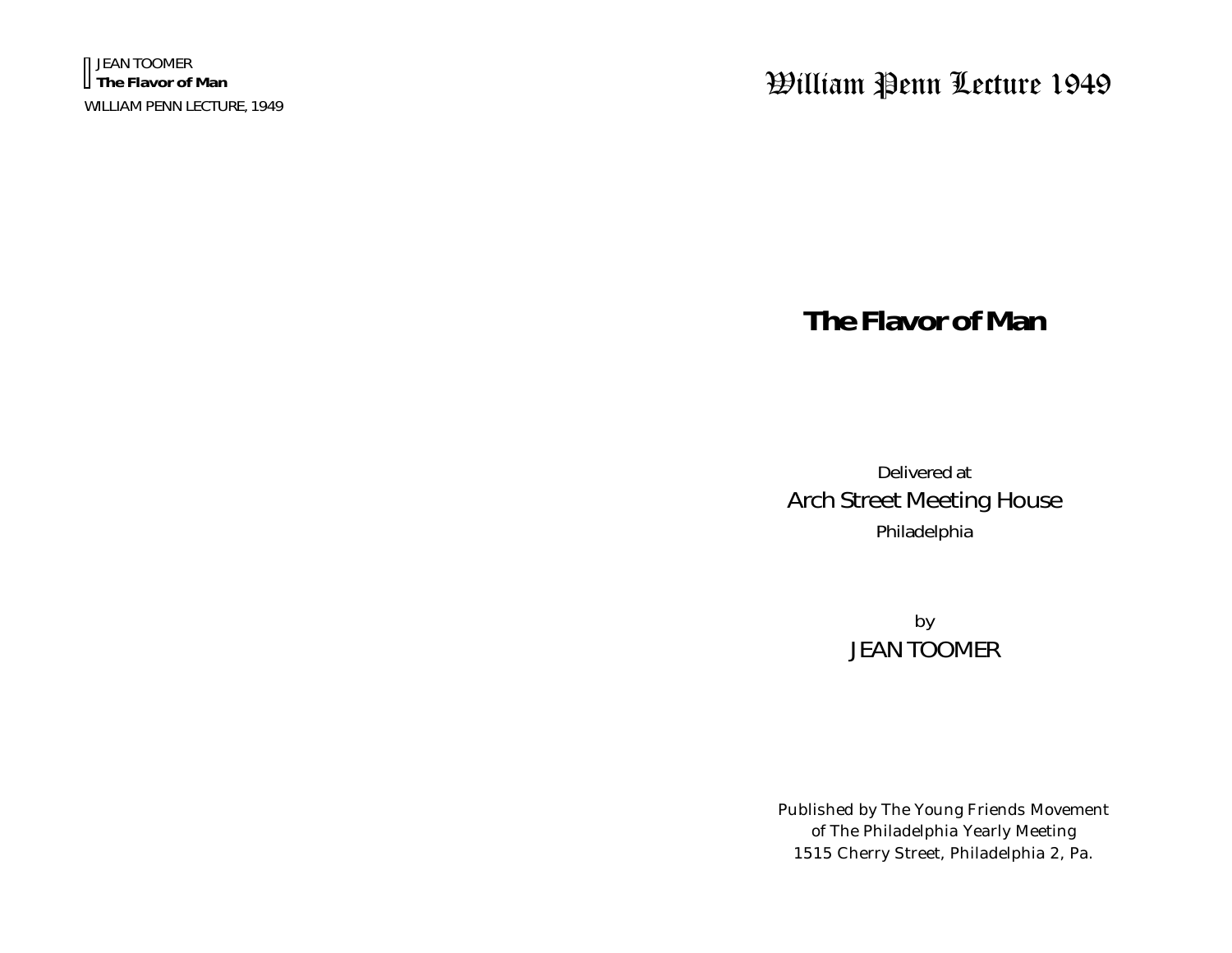JEAN TOOMER **The Flavor of Man 2**

Published 1949 by Philadelphia Yearly Meeting Republished electronically © 2004 by Quaker Heron Press http://www.quaker.org/pamphlets email: pamplets@quaker.org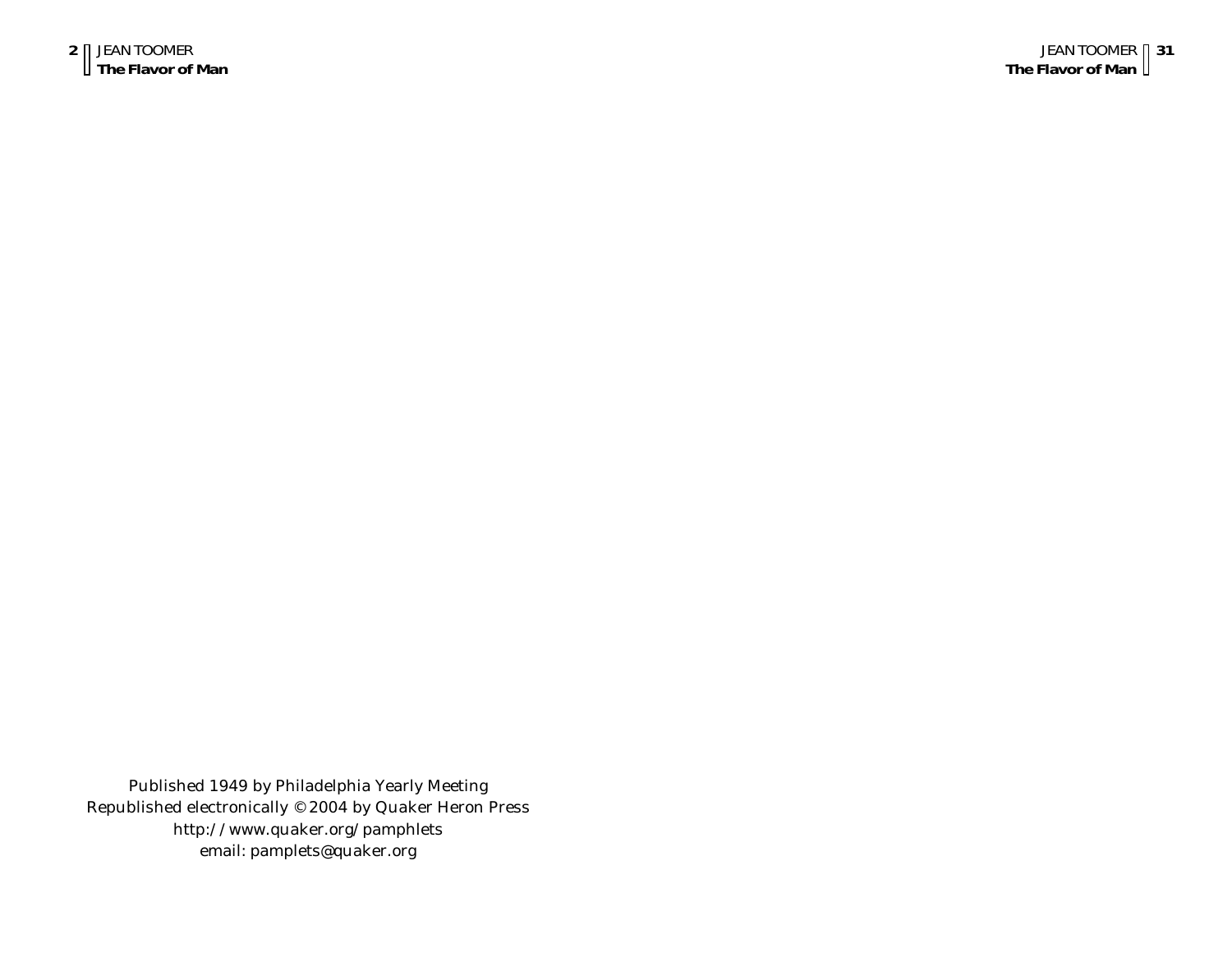## **The Flavor of Man**

Once again we approach the spring season. Soon a new cycle of life will start in the earth; and all men, if not participants, will be beneficiaries. We advance towards new birth in the natural order. Man's hands and man's machines will be in the fields. The store of things to eat will be replenished. More generously we shall have light and warmth from the sun, and life-giving waters. The earth and all of its teeming life, man excepted, will show abundance. God shall be manifest in His World. Dawn will be the herald; and when full day comes it will come with glory.

It was this season that Nicholas Herman, known to us as Brother Lawrence, was anticipating when he saw the bare tree that soon would be renewed to full foliage, and received a high view of the providence and power of God, and felt kindled in him a true and abiding love of God. He was then eighteen years of age, having been a soldier and a footman. Thus by God's grace the former soldier became a tender person, the footman received a measure of holiness. Then and there that young man was given the flavor of man, for the primary ingredient of man's substance is love, love of God, love of man, and through love, a sense of unity with all creation.

For the remaining sixty-two years of his life Brother Lawrence experienced an increasing fullness of life and an undiminished love of God. To live in love with God for sixtytwo years! Would that you and I might so love just for one year, one week. Some day will it not come to pass? Does the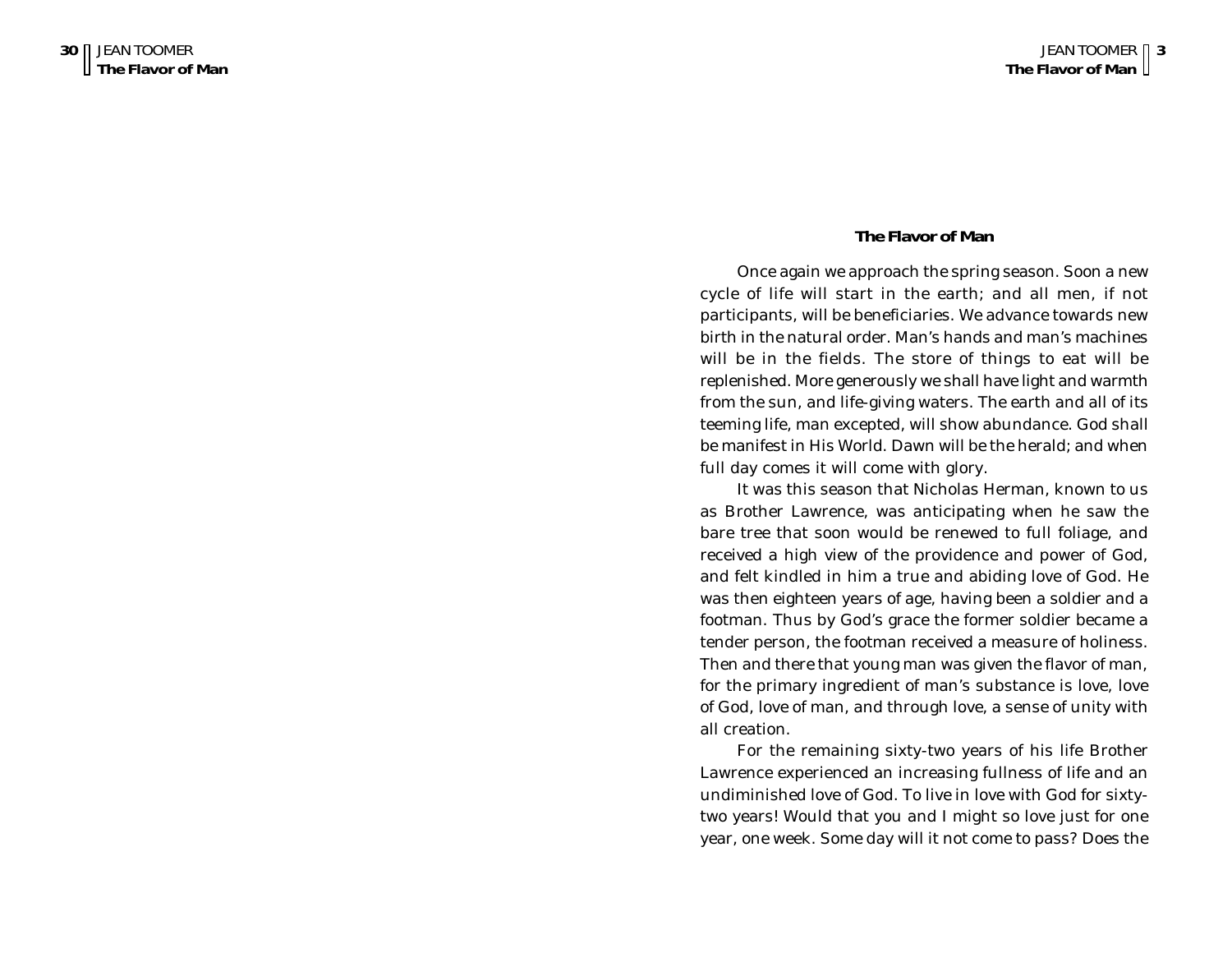divine hand, moving in eternity, touch one of us, but not others? Surely it must happen, in God's time, that He will enable all of His children to obey His first commandment. Will we ever become thus able unless He does enable us? We cannot make ourselves love. The pale yearning I feel is not love. Much of the time I have more desire for dinner than for God. Most of the time I could more readily be the devil's advocate than Christ's disciple. I am still among the descendants of the rebel angels, though I wonder if they were angels.

Yet in me, as in you, there is a power greater than myself, stronger than the evil in me, that grips my being and moves me toward a harvest. What I shall ultimately reap I do not really know, though I make believe I know by using words as if they were the reality. Of this I am certain. Our lives have meaning only as they are preparations for what the Creator has in store for His creations.

And once again, these being the days just before things start growing, catalogues arrive from the large houses that supply seeds for the gardens of America. Not long ago my wife was going through one of the catalogues that annually fascinate her, when she suddenly exclaimed, "Listen to this! Here's something for you." Indeed it was. This is what she read:

Crystal Apple. 65 days. An amazingly attractive cucumber, perfectly round, crystal-white at all stages, with a sweetness and lack of cucumber flavor that is remarkable. Produces a tremendous number of fruit about the size of a lemon when mature.

Crystal Apple. It is not called a cucumber. It has neither the shape nor the size of a cucumber. And, to cap it all, it remarkably lacks the cucumber flavor! What ingenuity and ourselves. We must advance towards new birth in the divinehuman order.

May it come to pass through our struggles, our sufferings and joys, the little acts of service, the greater acts of heroism, our daily work, our devotions, our tragedies and triumphs . . . God grow us to Thee.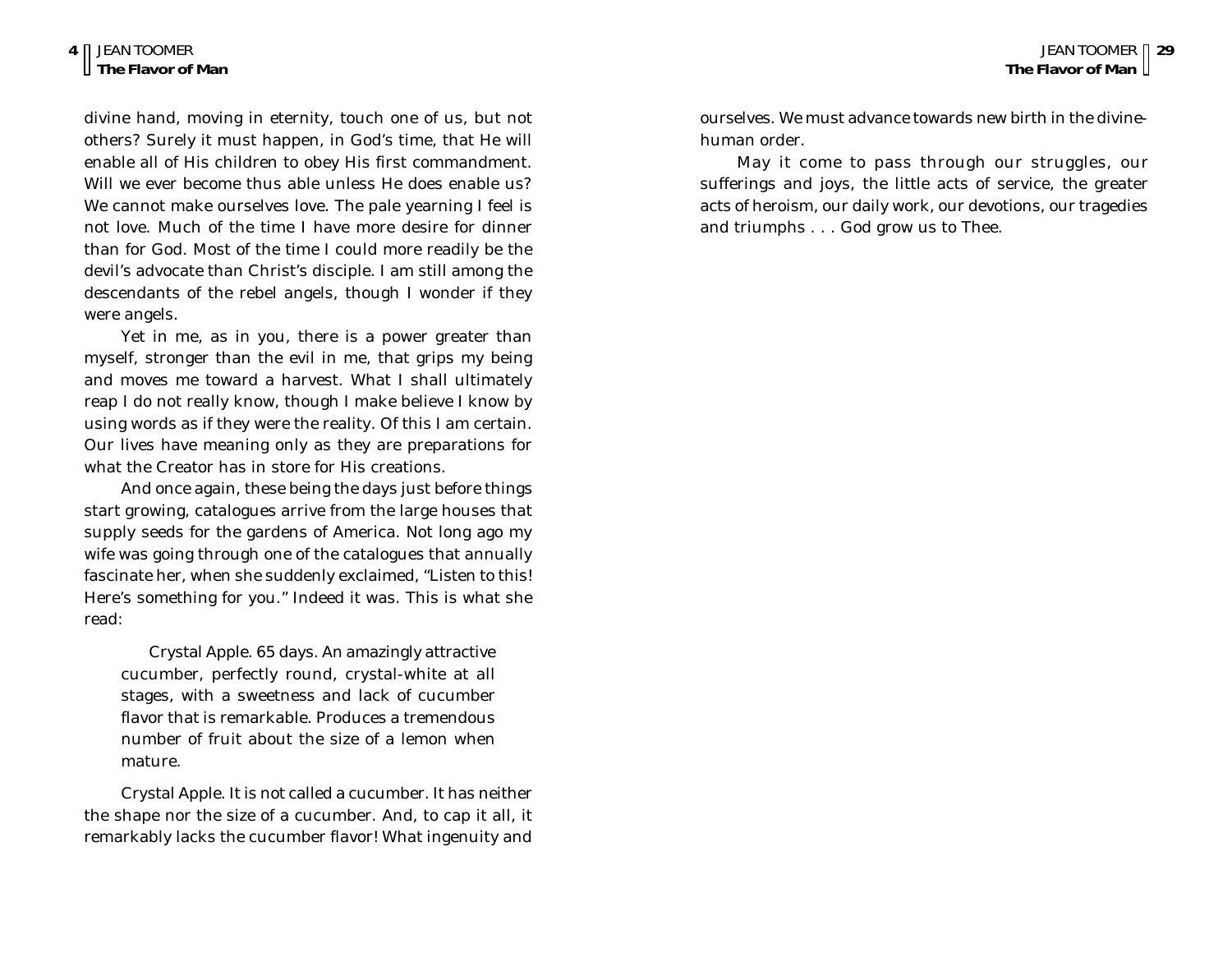the fulness of Christ?" Surely we can bear to be told, and to believe. Otherwise why be Quakers?

Rufus M. Jones wrote, "The unique epochs are those in which man has risen above himself and discovered the Unseen World where he belongs. Then one does what he couldn't." He too called us to a deep rise, a holy rise, that thereby we might become able – ever more able.

God, to whom all things are possible, can help us make in this century a great epoch. The power and the glory are His. Our part is to aim our lives that way, doing creatively whatever we are called to do, upholding each other, opening ourselves more and more so that we may pray with the power of prayer, and worship with the height and depth of worship. At the right moment, the Light of the World will break through our clouds, and radiance come full upon us.

In the human life of this era it is still possible to ascend and extend. In the America of today there are hills that for us can be Pendle Hills, if we are risen within ourselves. On earth there are more people than ever before, beset by more problems and a greater danger. We need, more than ever, that some seekers shall find, shall receive the light and love that liberates us from our ego-prisons, and works a resurrection. And it will happen, if God so wills. In our day some people somewhere shall be born of God, and become agents of the Power, and form with one another a loving body to cherish the life and share it with mankind.

Man, if he so wills, can do much for man, but only in the natural and human orders. We can be men only if we help each other. God alone can lift man into His order, and impart the substance of the divine. To want less than this is to miss the high purpose of religion; is, for Friends, to disavow the origin and aim of their own testimonies; is, for any and every man to consign himself to the welter of evils and conflicts which can never be resolved save as we emerge from scarcity by receiving life from the sacred source within

labor went into the production of this cucumber that isn't a cucumber! Is this not typical of twentieth century man?

Consider the bread without the flavor of bread. In any restaurant you can get milk that hardly tastes like milk. Could it be that here in Philadelphia there is water that does not taste like water? Experts have some unpleasant but important facts for us. They tell us that it is doubtful whether there is a single stream in the United States which has not deteriorated during the past hundred years. The air of our cities is becoming smog. On most farms the topsoil is depleted. Much of our work is without the flavor of creativity; our literature without the flavor of literature; our religion without the flavor of religion.

Outstanding at this time is the fact that we have peace without the flavor of peace. But the wars we wage have the full horrible flavor of war. The bombs we make are not Crystal Apples.

In fine, there are too many men without the substance and the flavor of men. Wrong ways of living deplete our inheritance. The uncontested evil within and around us ravages the body of our life. Millions of people, having reached what should be the age of maturity, find themselves squeezed dry. Gutted lives make their miserable patterns upon the earth. They are still human beings, but something worse has happened to them than to the streams and to the atmosphere of cities.

People with an abundance of life, full of the content proper to human beings, would inevitably fashion a corresponding world. Those filled with creative energies, not to mention divine powers, would not and could not despoil the materials of the earth, exploit and fight their fellowmen.

We in America pride ourselves on being well off. Compared to the majority in Europe and Asia we are. But compared to the full norm of mature man ours is a poor life.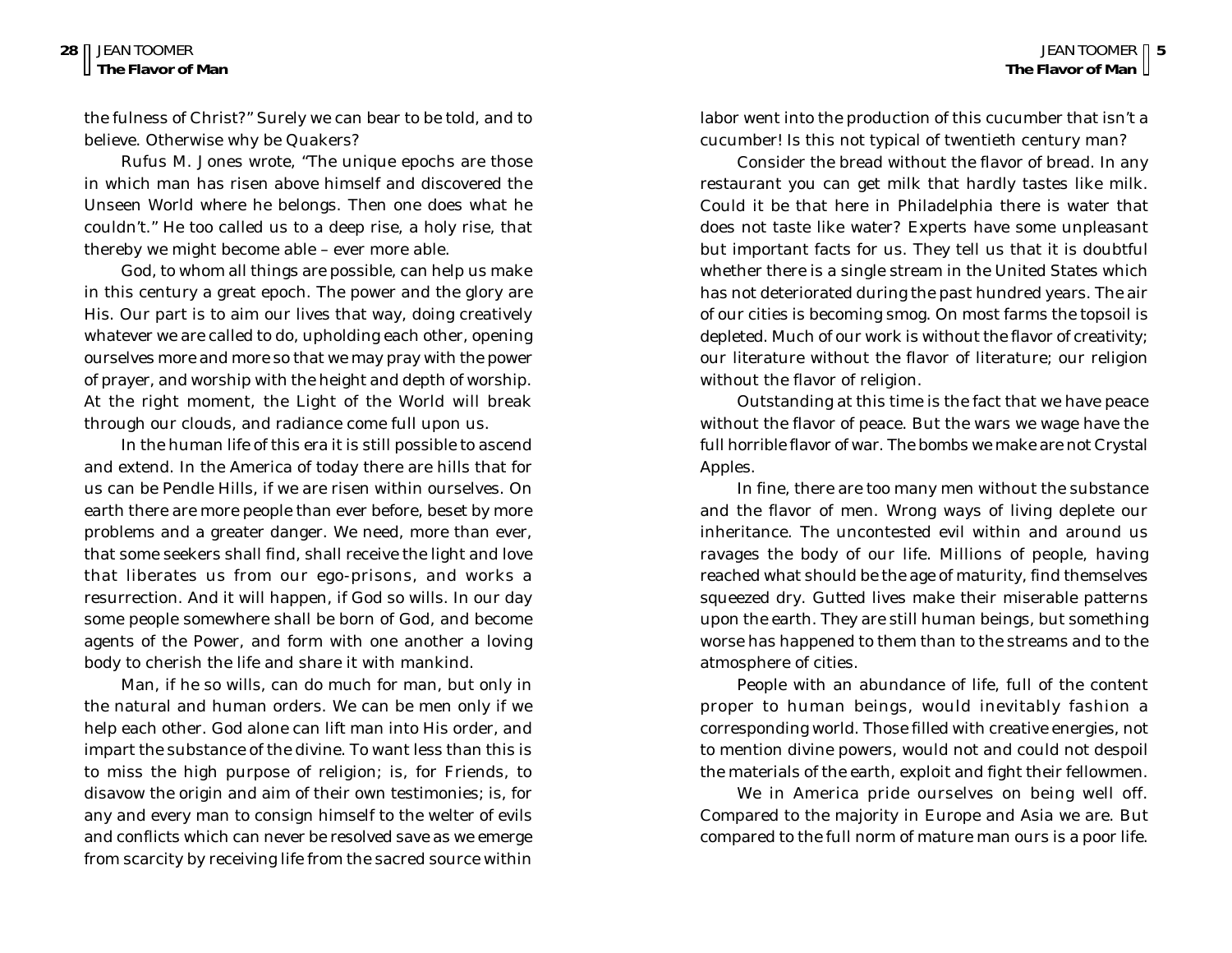Whether we be materially rich or poor, most of us live in spiritual scarcity. David, the writer of the 23rd psalm, could say and virtually sing, "My cup runneth over." We cannot. Our cups are more nearly empty.

It is this inner scarcity that causes the frustration so evident in human life as ordinarily lived. It is this frustration, in turn, that sets people against people in domestic antagonisms, racial conflicts, class wars, international wars– one party wanting to punish the other for its own frustration, one hoping to wrest from the other what neither possesses. Frustration sets people against people in strife and war. Strife and war still further bleed us. Frustration thus increases, causing ever more acute conflict. This is the vicious circle that mankind is caught in, from which we must break free. This is the locked situation that holds us tight, from which we must be liberated, from which we must arise. But how are we to rise? Not even a balloon can rise if it is empty. We must be filled. Then, as George Fox and others have demonstrated, no outside force can hold us down or prevent us from doing our share to enable others to become fulfilled.

We know, but tend to forget from time to time, the sources which can enrich the lives of the world's people. One source is the presence and works of men and women, past and present, who managed to attain some measure of spiritual fullness. Another is the hidden resources within all people. It is my belief that even those whose substance has been wasted have, deep within themselves, the powers capable of making full restoration, could these resources be reached. If salt has lost its savor, nothing can be done. Not so with human beings. Man is renewable. The great source is God, whose abundance is limitless. Christ came to open the way between men and the Eternal Being, that we might have life and have it abundantly.

efforts have been aided, but our major ones will never be? It is true that the crucial experiences which came to George Fox are of a higher order than those that occur in the general run of life. Need we therefore assume that only the lower orders are for us, the higher not at all? Is this faith? Is it God's will to give us only the little gifts that enable us to keep body and soul together and do the work of the world? Or has He in store for us also the greater gifts which will enable us to grow up to Him and serve His Kingdom? It seems to me that the very purpose of the little gifts is to develop us to the stage where we will be ready to receive the greater ones.

We have seen how Brother Lawrence was enabled, and George Fox. Rufus Jones recorded at least one of his higher enabling experiences, as did Thomas Kelly. One came to Antoine de Saint-Exupery while piloting an airplane over enemy territory; one to Starr Daly while in prison. The list is longer than we may think. Dante, William Blake, Thoreau, Emerson, Walt Whitman. . . . It includes not only those known through their written records, but a large number unrecorded. Are we left out? For the time being, perhaps; but not forever. If we do our part, then, in God's own time, there shall happen even to the least of His children all that has happened to the greatest. On this faith I stand. Let us stand together.

There is no good reason for us, the spiritual descendants of George Fox, to be as he found so many Christians of his day. He said of them: "For, of all the sects in Christendom (so-called) that I discoursed withal, I found none that could bear to be told that any should come to Adam's perfection, into that image of God, and righteousness and holiness that Adam was in before he fell; to be clear and pure without sin, as he was. Therefore how should they be able to bear being told that any should grow up to measure of the stature of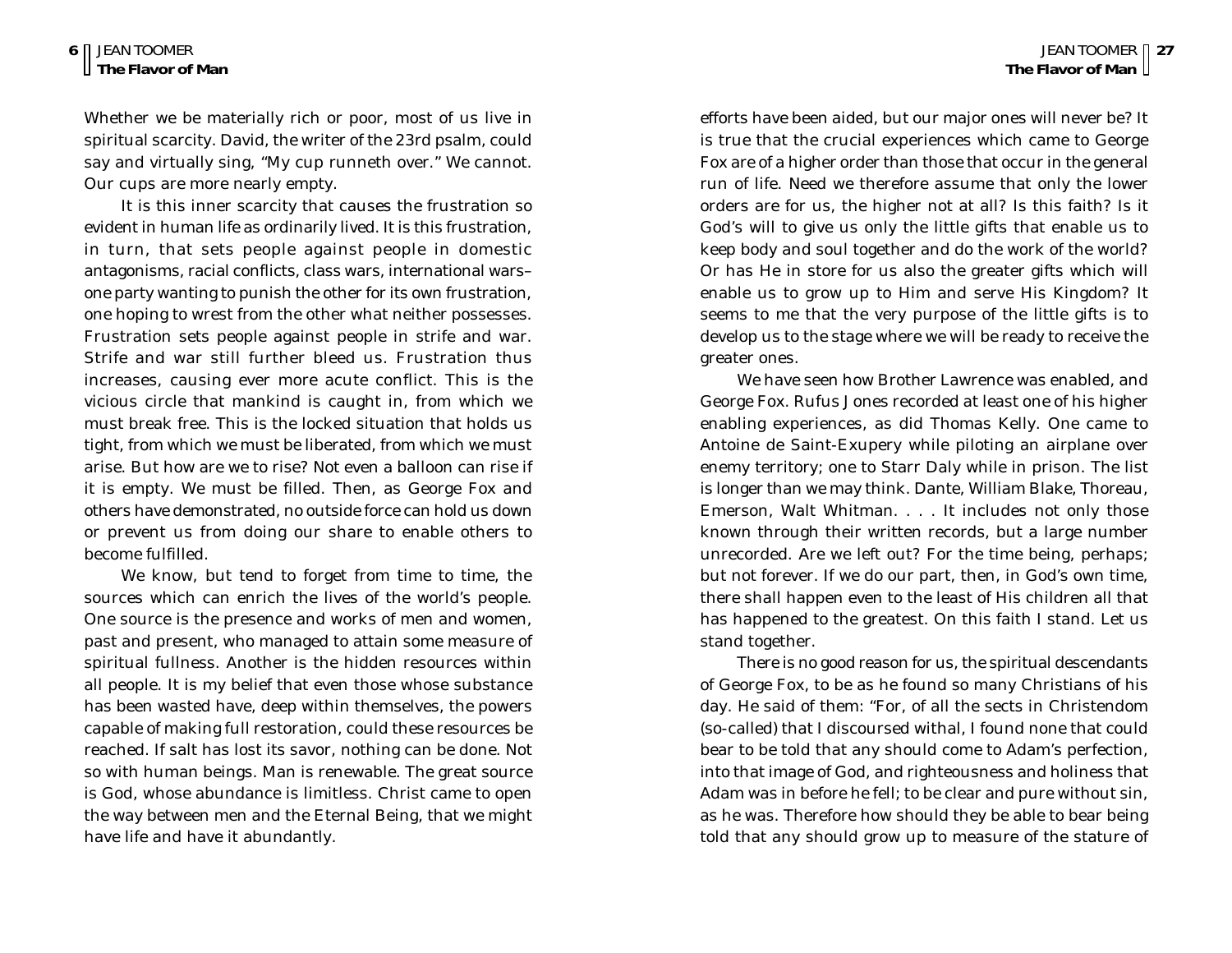not reduced, but our ego is. Perhaps we lack faith. Perhaps we forget certain of our experiences.

A deep rise, it should be repeated, is an enabling experience. By it we become able to do what previously we could only try to do. Though we may not yet have had a deep rise, every human being on earth has known enabling experiences of some kind, from childhood on.

I remember my trials as a child trying to learn to tell time. It was patiently explained to me; but I could not imagine how anyone ever came to know what those hands and figures meant. One day it happened. Something clicked in me and to my great joy I began to understand. I could do the impossible! That "something" which happened within me was an enabling experience with respect to telling time.

All have had similar experiences learning to read, to tie shoelaces, to skate, to swim, to drive a car, to create a poem. Remember how, when first taking up the study of a foreign language, or any subject that seemed foreign to us, we were totally on the outside of it; and then, lo and behold, we were on the inside. All along the line we have had growthcompelling experiences. Every skill we now possess was acquired partly by our efforts and partly by events occurring deep below the level of consciousness in the mysterious inner workings of man.

There are as many types of enabling experiences as there are fields of human endeavor, and within every type there are varieties. They continue to come to us, sometimes in the midst of action, sometimes in prayer, sometimes even while we sleep. In the life of prayer there are times when our efforts are given a sudden rise and movement forward by inner events which we cannot name. Thus we progress in the life of prayer. Thus we advance in life.

Shall we then limit ourselves? Shall we hold tight reins on our expectancy? Shall we say – Yes, our relatively minor

A man's roots must go down into what is deeper than himself, his crown touch what is higher, his heart open to the beyond, and the whole move forward. Then will he be connected with the great heart and power of life.

Three hundred years ago in England there arose a people–and they did rise. They came upon a power. A power gathered them, and they knew they were related to the Divine Being. By awakening they opened, by opening there flowed into them an ample measure of human substance from their own resources, and, from the sacred Source, a goodly measure of the life that is above this life. A light, which previously had been hearsay, the light of Christ, invaded them. A love, which formerly was but a word to them, became the potent reality of their lives, the love of God. They found themselves changing, being born anew through a spiritual birth. Darkness and death fell away; and their condition ceased being that of spiritual scarcity in the midst of spiritual abundance. It became that of abundance within an immeasurably greater store.

At first they were not called Quakers, nor did they seek to become Quakers. They sought contact with the mighty power whose touch makes men tremble. They sought to be Christians through and through, to possess what they professed, to be followers of Christ and more, to have Christ and his redemptive love real to them–to know this, to *be* this, experimentally. And to this end they disciplined their total lives.

Each in his and her measure made the discovery which the whole world awaits; namely, that there are direct and immediate links between man and God; and that, when man's seeking is crowned by God's grace, the apparent separateness of man from Deity is superseded by a wondrous partnership. No other discovery can mean to us what this one means. With it, all that plagues us begins to fall away.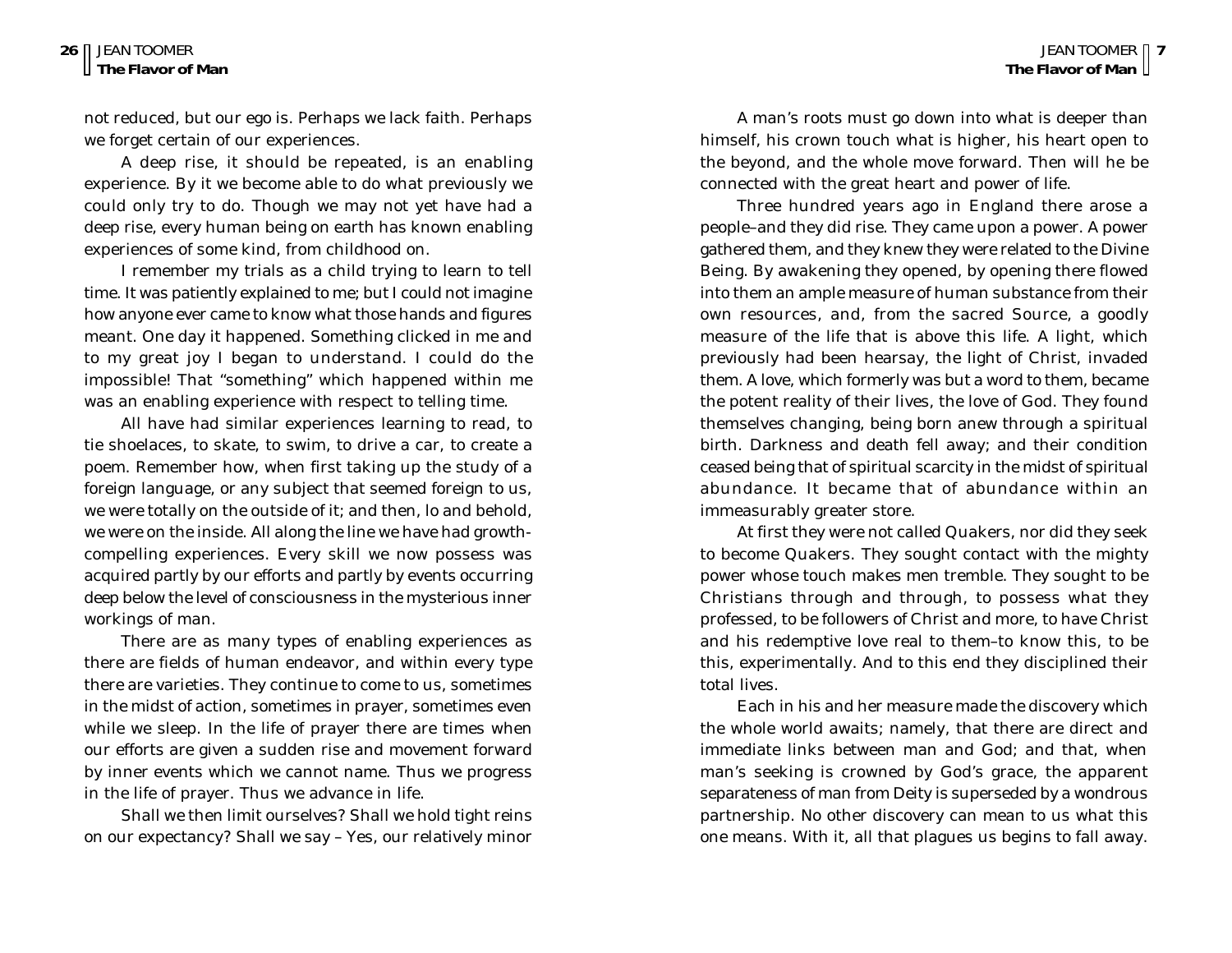Without it, discover what else you will, the hard knot of our darkness remains. Evil is evil only because it separates our consciousness from God. Overcome that separation and we have overcome evil. Pain is pain only because we lack realization that we are related to divinity. Problems are locked problems because of the same lack. The divisions between individuals and groups are so wide, and often so injurious, because of the same. Whoever realizes his connection with God is unlocked. In some measure he is released from his tight self to God and to men. All life is transvalued. Days and nights have sacred meanings.

Those early Friends, as we know, were gathered from all ranks and levels of society, and from all occupations. Unified into one body were farmers, fishermen, tradesmen, innkeepers, shipmasters, jailers, soldiers, blacksmiths, preachers, ladies, knights, squires. There is indication that certain thieves, harlots, and murderers were affected. Many were changed from their old ways to the new way, and what they had been was as nothing compared to what they now became.

God's radiance spread from man to man. People felt as though a holy contagion were upon them. As the word of life was spoken in each one, each became of good substance and good flavor, and all were joined together by the Spirit wherein men have brotherhood. An irresistible power was in them, behind them, before them. Knowing what was being wrought within themselves, and how swiftly, and how rapidly it was spreading, they could not doubt that God's hour was at hand; that He was coming to touch and teach His people, every one, and lift them into a new dispensation with the full flavor of the Kingdom; and that they, the people now called Friends, were God's agents to transform the world.

It is difficult for us in this secular age of mechanization and global power-politics, living under the cloud of world

Some, way down in themselves, in that knot of darkness, may doubt that men can rise through new birth into new men, in a world made new. The evidence of others, impressive as it is, does not thoroughly convince. One can but offer it, trusting that each will in time come to have the first-hand experience.

There are those today whose lives are demonstrations that upward transformation is possible. This is the very heart of the Quaker witness through the years, and of all major religions. It is inevitably given by every man and woman, the world over, whom God hallows and lifts up into a truer being. What is religion if not this? Christ's mission is to enable men through him to grow up to God.

As best we could, we have lifted our eyes to the hills. It may have seemed a bit hazy up there, the view none too clear. Our sight may be unaccustomed to such gazing. But we have seen, at least in idea, that there are two conditions of life above the one that most of us are in. We have had a glimpse of the stretch to the human summit – at which point man becomes more than man, he partakes of the divine. How do we feel? Are we encouraged or discouraged, challenged or overborne?

We may be sure that George Fox, writing of his transcending experiences, did so with the aim of pointing man to his true destiny and giving substance to man's hopes. We may be as sure that Rufus Jones and Thomas Kelly, in our day, wrote and spoke as they did with a similar aim. Yet many of us, on being shown the high vistas, feel not uplifted but downcast, even futile. How explain the discouragement so often felt when we are confronted with the rising terraces of human life? Perhaps we have believed ourselves to be more advanced than we actually are. Sight of the heights gives us a realistic view of our present position, and deflates our unwarranted assumptions. Our actual state of being is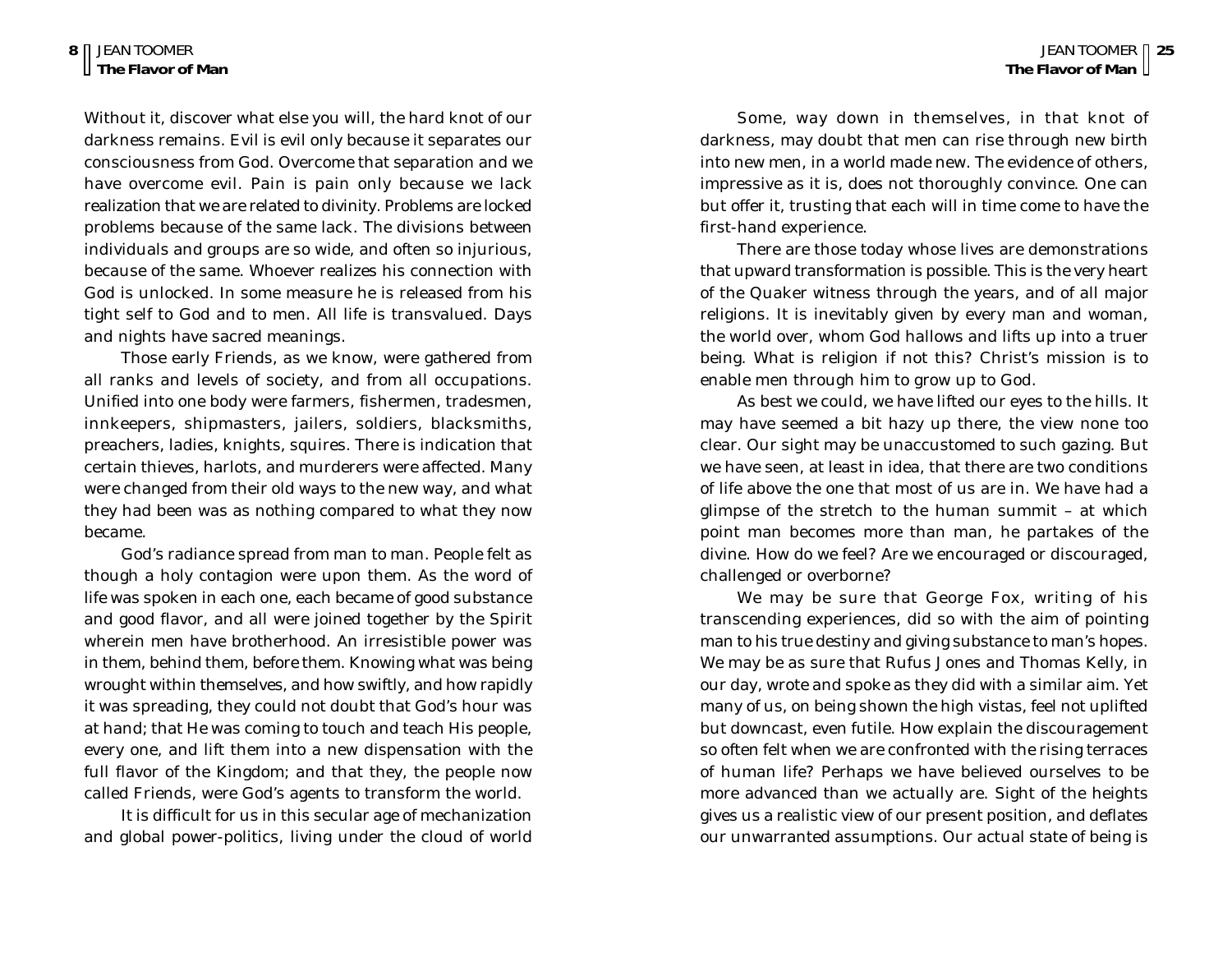or later to become firmly established in a risen state, so that it becomes one's abiding condition of life and being. George Fox was assured that he himself was thus established. Among the passages of the *Journal* that could be cited to show his attitude on this matter, I select but one, and this because it not only speaks to the point but throws light on one of the chief contemporary testimonies of the Society of Friends – the Peace Testimony.

Fox was taken from the House of Correction to the market-place, before the commissioners and the soldiers, and asked to fight for the Commonwealth, as captain of the new recruits. "I told them I knew from whence all wars arose, even from lust, according to James's doctrine; and that I lived in the virtue of that life and power that took away the occasion of all wars. But they courted me to accept their offer, and thought I did but compliment with them. But I told them I was come into the covenant of peace which was before wars and strifes were."

This shows, of course, that Fox was opposed to war on principle and because of religious conviction; and that, when put to the test, he refused to take part in it. It shows more, namely, that he was in the life that *is* peace-full. He was firmly established in the life and power wherein war is *impossible.* He was not making a choice. He was stating a fact, which to them was incomprehensible. Do we understand it? Do we realize that his testimony calls us to a complete emergence from the frustrated life that causes armed wars sometimes, antagonisms and strife all the time? The Quaker Peace Testimony, in its very essence, is a summons to arise.

Is there anyone in his right mind who would not want to fulfill this testimony in his own life? Can there be disagreement? In this we are united. And if we agree to this, we shall have to agree that we cannot rise to peace if we go to war.

wars and the rumble of catastrophe, to imagine the vision that glowed in those early Friends, to feel with like conviction that God's Kingdom is coming, coming swiftly, gathering the world's people into the long-awaited resurrection. We can more readily believe that anti-Christ is upon us, empowering evil, widening the path that leads to destruction.

We must acknowledge that the world of darkness is potent and, at the present time, ominous; but it is not the only possible world. There is another Being behind and above our ordinary persons. There is another world behind and above our ordinary world. We must renew the vision of that other world. The only way to renew it is to have experiences similar to those that gave it birth. To have such experiences we must seek God who gives them. The only way to seek God is to seek God first. Deny the nayward, affirm the yeaward, be true to those stirrings and motions which He starts in us, refuse priority to all else, and be faithful to the sacred.

Many British people of those days did not like the flavor of the Quakers. To some, the Friends savored not of Christ but of satan. Others feared that these religious radicals did have the true power of the spirit, and, having it, threatened to overturn the entrenched social and churchly orders. So they broke up their meetings, stoned and beat them, and threw them into jail. In prison the Quakers were more truly free than those who committed them. And right in the jails, amid the filth and the stench, those Children of the Light continued to radiate the Light.

The dynamic center of the Quaker movement was of course a man known as George Fox, but who once said of himself that he had a name unknown to men, a new name for the new man born within him. William Penn referred to Fox as "the first blessed and glorious instrument of this work," Penn, after Fox's death, paid him one of the finest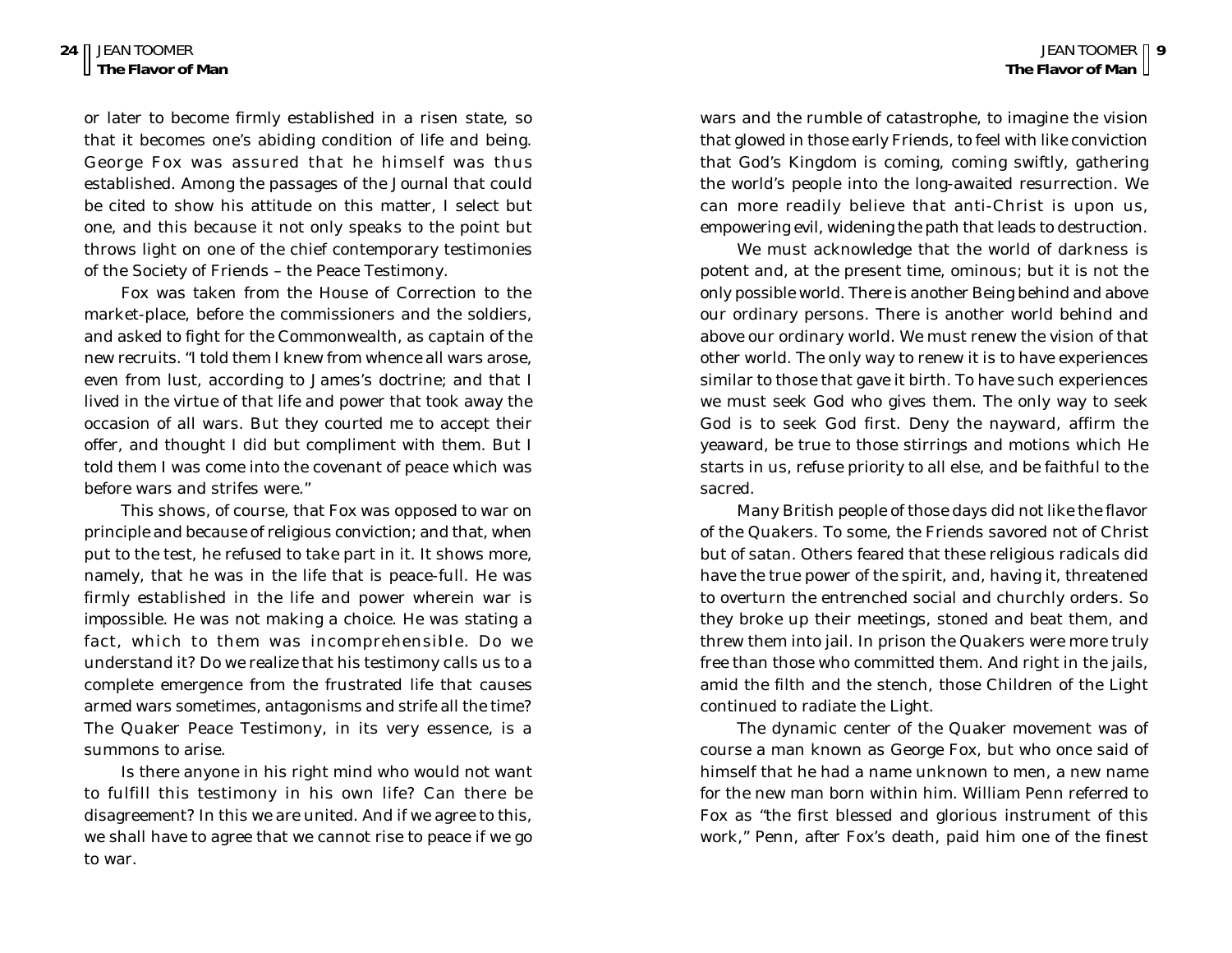tributes ever given man to man. Excerpts from Penn's portrait will refresh those who know them and give others a sense of the substance and flavor of George Fox.

He was a man that God endued with a clear and wonderful depth; a discerner of others' spirits, and very much a master of his own. As to man he was an original, being no man's copy. The most aweful, living, reverent frame I ever felt or beheld, I must say, was his in prayer. He exercised no authority but over evil, and that everywhere, and in all; but with love, compassion and longsuffering. Though God had visibly clothed him with a divine preference and authority, and indeed his very presence expressed a religious majesty; yet he never abused it; but held his place in the church of God with great meekness. Having been with him for weeks and months together on divers occasions, and those of the nearest and most exercising nature, I can say I never saw him out of his place, or not a match for every service or occasion. In all things he acquitted himself like a man, yea, a strong man, a new and heavenlyminded man, and all of God Almighty's making.

Admit the excesses of George Fox, take into account those of his traits which have caught the eyes of the psychiatrists, and you still have a prodigious human being– and one, moreover, who turned men not to himself, nor to the power in him, but to God and to the power in themselves. He called men to be set free, not by themselves, not by other men, but by the Truth that illumines and liberates.

He knew the ravishing love of God. He was released to God and to men. He ascended and he extended. His abundance increased as he gave it away.

unto me than before, beyond what words can utter. I knew nothing but pureness, and innocency, and righteousness, being renewed up into the image of God by Christ Jesus, to the state of Adam, which he was in before he fell.

On the basis of this testimony we can see that Fox had again quite risen out of the ordinary condition of man, this time into a higher condition which he recognized as a definite state, calling it the state of the unfallen Adam. Unless we have had a similar experience, we will not understand the nature of that state; but can we not sense the wonder and the fullness that would be ours were we in it? Surely it would seem enough to satisfy our aspirations. But not yet had the summit been reached. Fox goes on to say: "I was immediately taken up in spirit, to see into another or more steadfast state than Adam's in innocency, even into a state in Christ Jesus that should never fall." Though he did not say he rose into it, he realized that it is there, and attainable.

Three conditions of man! Two above the ordinary condition! As I understand it, men in the ordinary condition fulfill, at best, but one-third of their spiritual potentialities, usually less. Thus we see in a new light why spiritual scarcity prevails, and how there may be abundance. Risen to the state of the unfallen Adam, we would fulfill two-thirds of our potentialities. Only when transfigured into the state in Christ, would all our potentialities be realized.

Fox leaves no room for doubt that in his view, human beings, by growth and transformation, can so rise, higher and higher until, as he expressed it, they "grow up to the measure of the stature of the fulness of Christ." His mission among men was to enable them by God's grace to attain that fullness, that abundance, that wholeness, that holiness.

Knowing that men can rise, he also knew that, when partially risen, they are subject to fall – to rise again, sooner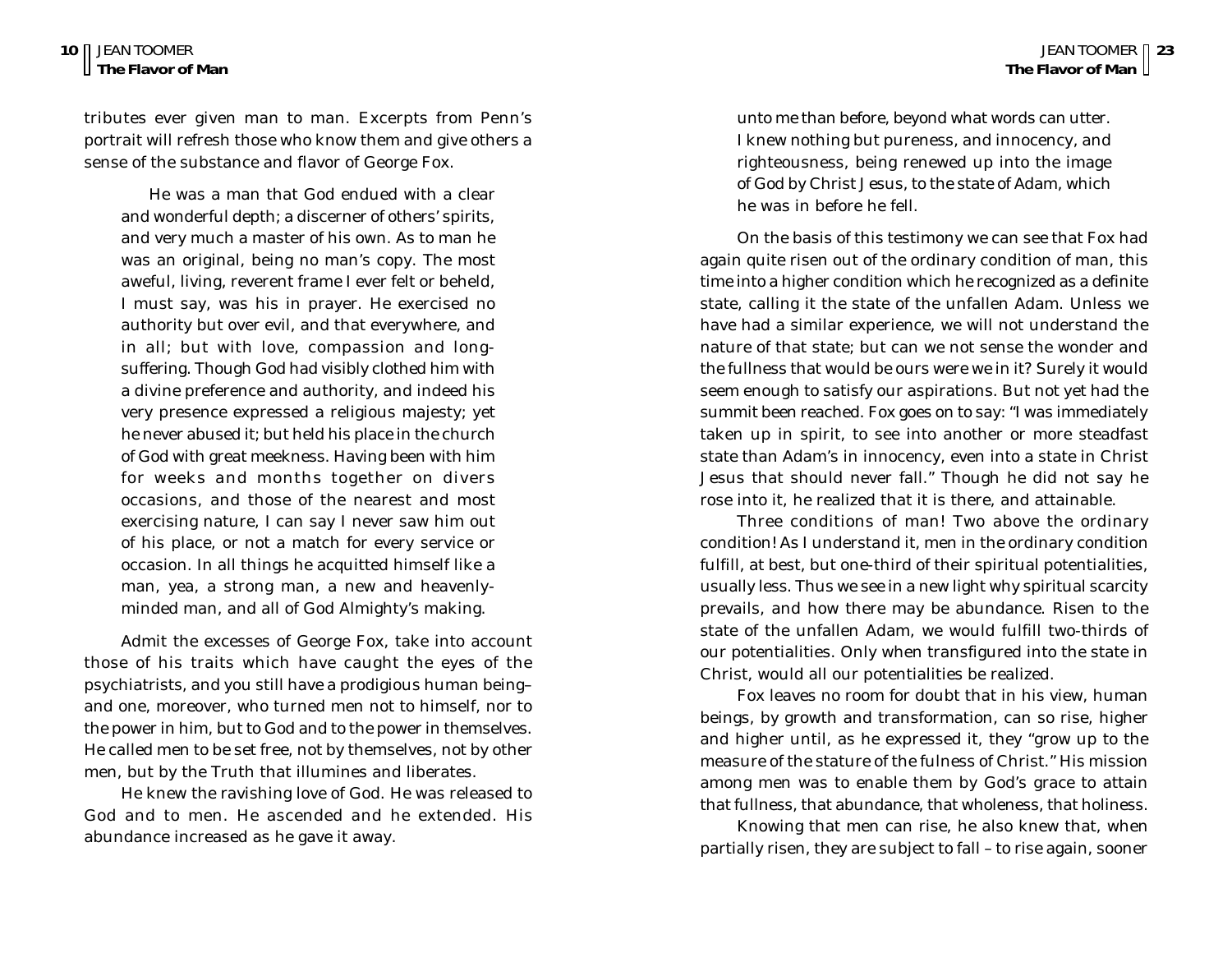And it was after all that, and only after it, that the Lord's power began to spring in George Fox and he went forth, extending to men, declaring the Truth, convincing them of the Reality of which he was convinced, turning them to the experience he was experiencing, telling them of the possibility of a sinless and holy life, in this life, above this life, before their bodies should die.

Towards the end of his twenty-third year Fox began his ministry, the many forms of his apostolic work. Not yet, however, had he completely come up over. He continued under temptations and sufferings for yet a while. We can see from the context that he felt himself somewhat held down when he had the opening recorded in the memorable words, "I saw also that there was an ocean of darkness and death, but an infinite ocean of light and love which flowed over the ocean of darkness."

Presently came his second deep rise. It was without doubt a major transformation. He called it a great work of the Lord. The experience lasted for about two weeks, after which he was a risen man, a Child of the Light, so changed that even his body appeared new-moulded. He wrote: "For I had been brought through the very ocean of darkness and death, and through and over the power of Satan, by the eternal, glorious power of Christ; even through that darkness was I brought, which covered-over all the world, and which chained down all, and shut up all in death." Thereafter his extension to men increased in height, depth, breadth; and many were the convincements.

Another ascent came about two years later. It is the one which most concerns us here. His account of it begins with the arresting declaration:

Now was I come up in spirit through the flaming sword, into the paradise of God. All things were new; and all the creation gave another smell

Outward change inevitably follows inward change; inward does not necessarily result from outward. Fox's chief aim was not economic or political reform, nor church reform, nor even peace. He aimed directly at the heart of the human situation–the change of changes, the radical change of man's consciousness, values, ends – the change of man's very being, and of his apprehension of reality. And he himself was the instrument, so that it actually happened in some numbers of people. Other men have had a similar aim; too few have had the effective power and purity.

When this man was in meetings he gave his flavor to the meetings; when in the market place to the market place; when in courts to the courts; when in jails to the jails. They tried to beat him down, to break his spirit. Man's spirit, when reinforced by God's, is unbreakable. They threw him into prison after prison. But he was inwardly released. No outer restriction could constrict him. In or out of jail he declared the Truth and changed people. Wherever his body was, he remained in the power, in the pure air of the spirit.

What enabled George Fox to be what he was and to do what he did? Shall we regard him as a religious genius living on a level unattainable by us? Was he favored by God more than we can ever hope to be? Not at all; but I find that some Friends of today tend to hold one or both of these views, and thereby miss the meaning that Fox's life can and should have for us. As his own ministry declared, his experiences were of a type that we may come to have, some time in God's time, provided we do our part. There were practices he engaged in which, if known and practiced by us, will promote our rise. I have no thought that we should or could become like Fox. He was no man's copy. Neither should we be his copy, or any man's. Each of us, though bearing the common human stamp, is unique. It is a matter of levels of possible spiritual awakening and attainment.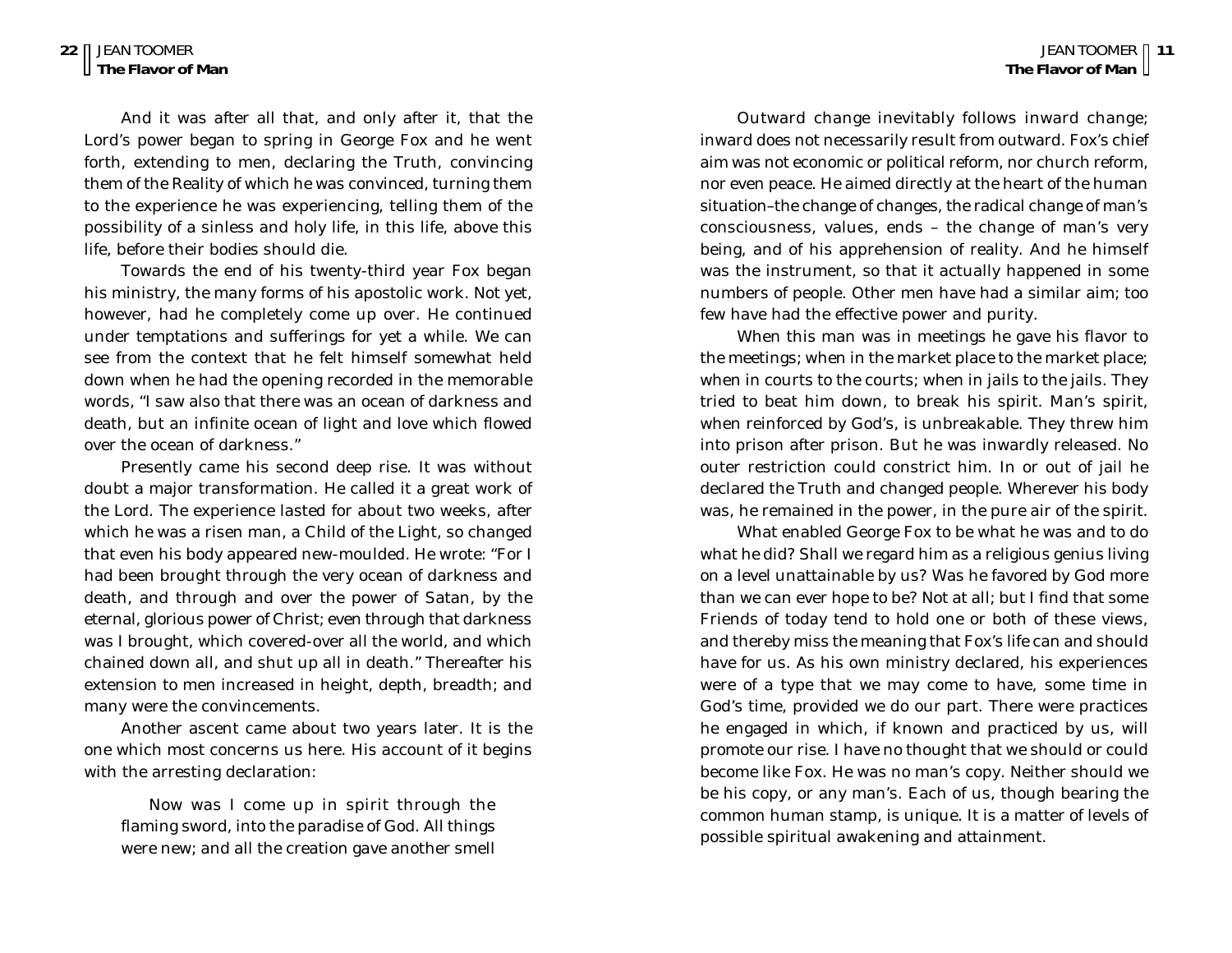Later on we shall see what Fox's crucial experiences were. Investigation of his inward practices, important as it is, lies beyond the intention of this paper. It is to be hoped, however, that each and all of us, particularly our young people, will pursue it. One of the best pieces of advice ever offered to aspirants in the religious life is contained in a book, published anonymously, *The Path of the Saint.* "The task before us is not to imitate what the saints do *after* they attain to divine knowledge. Instead we must acquaint ourselves with the means and exercises they used to achieve their goal."

William Penn was among those opened, raised up: and set in new motion. He too ascended and became of good substance. He too extended. And within, behind and before him was the larger substance and motion of the world that the Quakers were creating. Having entered into a new world of the spirit, he carried the flavor of it across the ocean to the land that was to become America, and began his Holy Experiment; wherein men, on a basis of wise economy, concerned government, and in all things fair dealings with one another, were to move Godwards, were to merit the grace of new birth, so that in truth and wholly they would be changed men, new men in a total New World.

What has happened to that Holy Experiment? Has it increased and spread? Is it evident in the Market Street of the city still called the City of Brotherly Love? Does it radiate from the City Hall, on top of which stands the colossal statue of William Penn? Is there an uncommon light in the eyes of the city's people, and in their hearts a common goodwill? Has it been modified and enriched by the aspirations of other peoples and the vision of other faiths, so that it now covers the entire United States? Is this what modern America means to itself and to the world?

Or is it, rather, that the Holy Experiment has suffered during the intervening years a fate similar to that of the

upon himself. No one could reach him and speak to his condition. Presently he found himself in a locked situation. Then came the experience indicated in the often quoted passage, "And when all my hopes in all men were gone, so that I had nothing outwardly to help me, nor could I tell what to do; then, oh! then I heard a voice which said, 'There is one, even Christ Jesus, that can speak to thy condition': and when I heard it, my heart did leap for joy."

Most interpreters of the life of George Fox give an outstanding place to this experience, as indeed they should. Some give the impression that it was Fox's main and highest experience. To my mind, there is nothing to indicate that it was a deep rise. Not yet was he radically changed. Not yet did he extend to others, publishing the Truth. It was a rise of joy, to be sure. It marked the point where belief became a certainty and was reinforced by a higher authority. It was a turning point, without doubt. And, though not itself a transforming experience, it signalized, as we can see in retrospect, that Fox's arduous climb was soon to be graced by an effortless ascent.

Shortly thereafter, his desire for the Lord grew stronger, as did his zeal for direct knowledge of God and Christ, without help of man or book. God let him feel His love, which is endless and eternal, and in this love Fox saw himself as he was without God, and other men as they were without God. Now he was full within the current that was leading to his first deep rise. Something of the great heart of life was entering his life.

Again he felt the love of God, and, in its light he saw death and the working of death in men, and Christ and the working of Christ in men, as the way out of death into everlasting life. He saw all that is out of the light. As a pure fire arose in him, he was lifted by it into the light and given spiritual discernment; and there came to him a vision of the world being prepared for God's occupancy.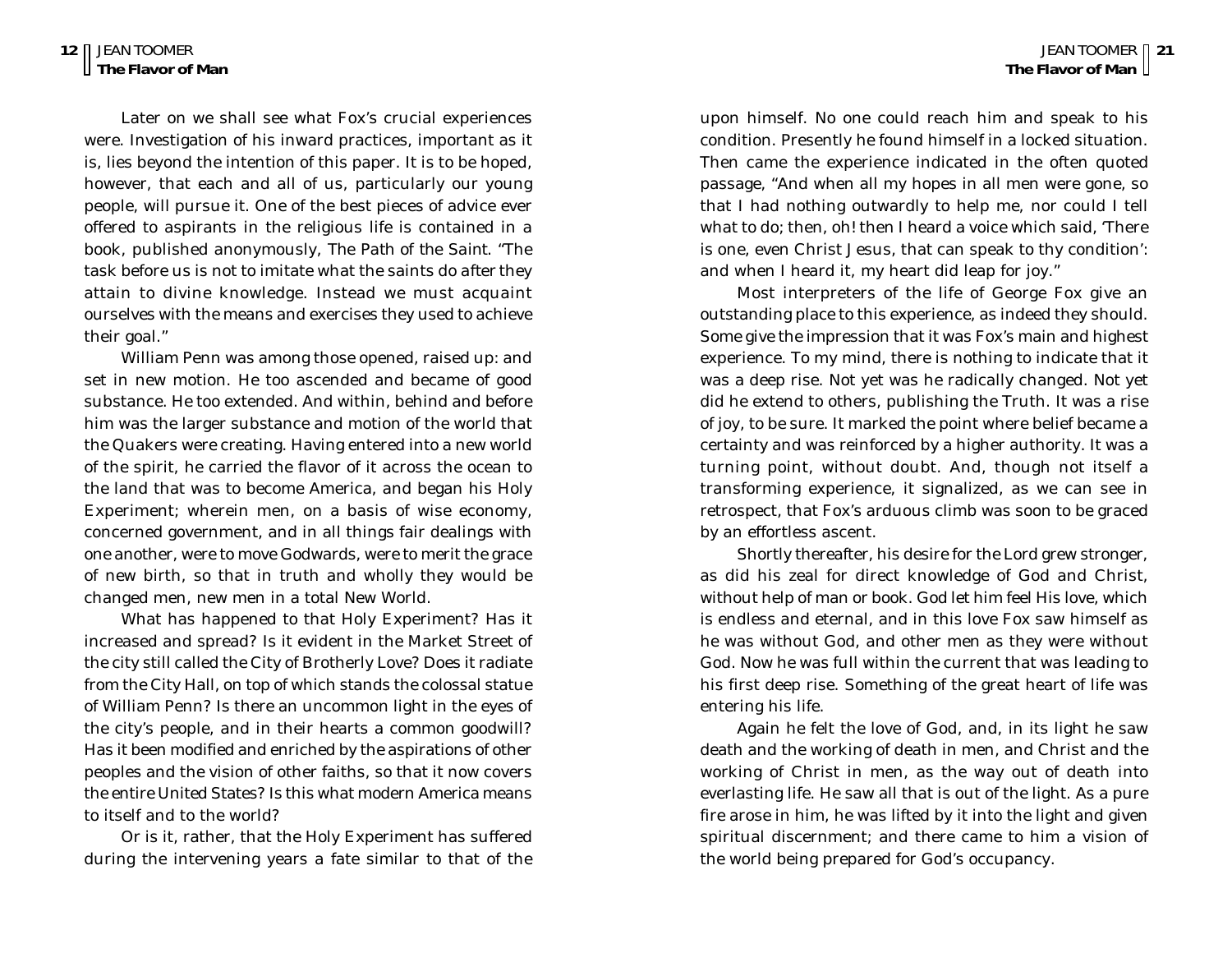arose, they deepened and extended. Their rise had elevation, depth and breadth. It was a deep rise. A deep rise characterizes all true spiritual transformations. It is to a deep rise that we of this day are called – not as an end but as a means, not because we may personally want it but because by and through it we will become really able to love and to serve God and man. Only as we so rise will our contemporary Quaker faith and practice have the vision and the power of the original. Only so will the Quaker message of today be, not simply an interpretation, but a glowing witness in our time of the progressive revelation of God in the lives of men.

The early Friends ascended to God before they extended to men. It was the rise that enabled them to extend. They continued ascending to God while they extended to men. They extended so that others might in their turn ascend. The purpose of extending through ministry and every kind of work was to enable others to experience the deep rise, the holy rise.

There are three progressive stages – seeking, ascending, extending. Asking, receiving, giving. The one is necessary to the other. Without receiving, what have we to give? As Gilbert Kilpack has said: "We must be served before we can serve." These stages are vividly illustrated in the life of George Fox.

Fox's phase of intensive seeking covered a period of about four years, beginning with his departure from home at the age of nineteen and culminating in his first decisive experience. It is so well known that we need not dwell on it, except to recall that throughout this stage, Fox, feeling himself a stranger in the earth, underwent all manner of trials, temptations, struggles, suffering – and some openings to the truth. Time and again his needs and problems impelled him to seek help from men. Each time he was thrown back

top-soil, the streams, the atmosphere? If this latter be the case, what mainly should we do about it? Strive by means of prayer, worship, service, and a creative contending with oneself, as Penn and most of the early Friends strove, to merit a spiritual birth. Surely we cannot give the flavor of God's world to this world unless we ourselves have it to give. We cannot organize our world as an expression of God's Kingdom unless we know by experience the nature of the model. Those who would lead others to the Kingdom, but have not seen it themselves, are likely to mislead. Most of those who doubt Christ do so because they doubt Christians. Most of those who doubt God do so because they doubt men.

As I ride into Philadelphia the train stops at a station near which is a building bearing in large letters this sign: Wrecks Our Specialty. It refers to motor-cars. I am thinking of human beings. I am thinking that that sign is appallingly appropriate to an aspect of our own civilization and every other of which we have record. Not *whole men* our specialty. Not *holy men.* Neither our own nor any other culture has been so enlightened. Wrecks–and my heart aches. Human wrecks by the millions. They are to be seen in the slums of any city, in hospitals, in poorhouses, on the roads, on farms, and in mansions and penthouses too. These are the wrecks of so-called peace-time society. The wrecks of war-time society are here and there the world over, and the mutilated bodies of countless thousands are buried out of sight.

Not far from this meeting house, at Byberry, there is a Pennsylvania state institution for the insane. It specializes in the acute condition of wreckage that is being increasingly caused by the severe dislocations of our time. It is said to be typical of such institutions throughout the nation that congratulates itself on its prosperity and well-being. Some of us are concerned about that place and its people. Some have given service there. Albert Deutsch has made a nation-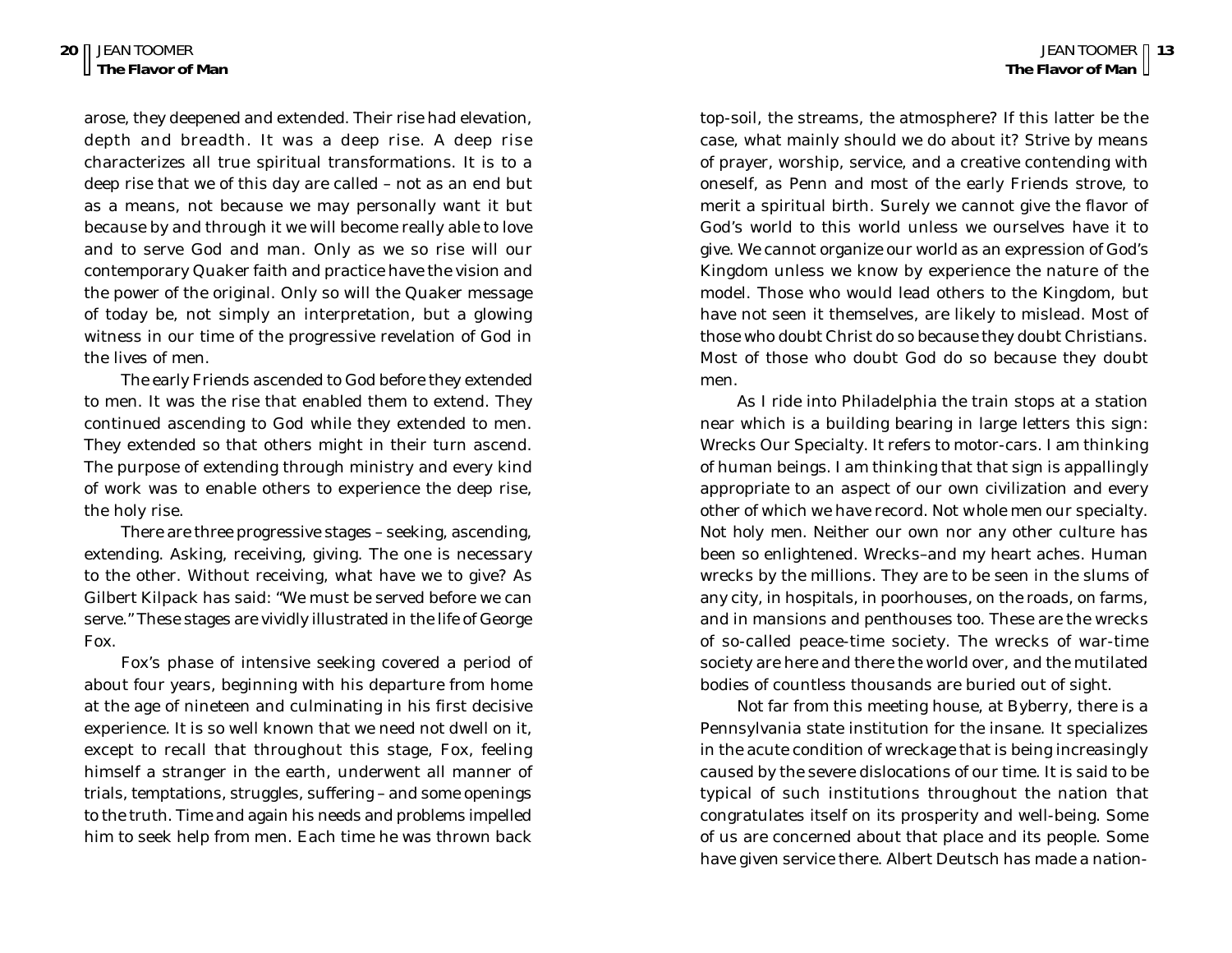wide investigation of insane asylums and recorded his findings in a book entitled, *The Shame of the States.* Writing of Byberry he says:

I was reminded of the pictures of the Nazi concentration camps at Belsen and Buchenwald. I entered buildings swarming with naked humans herded like cattle and treated with less concern, pervaded by a fetid odor so heavy, so nauseating, that the stench seemed to have almost a physical existence of its own.

I hear this and I say–there in that institution the flavor of man has departed, and a stench taken its place. There, but for the grace of God and the help of some of my fellowmen, I might be, my body among the naked bodies, my mind among the unhinged minds, my soul in the torment of being bound to an instrument it cannot use. I am humble before so much choked suffering. So many of our kinsmen are in asylums so-called, in ghettos, in concentration camp and colonies, and in some high places, critically reduced below the par of man. Does it matter that some have white bodies, some black, that some are Jews, some Gentiles, some Republicans, some Democrats? It matters that they are human. It matters that they are men and women, whatever else they are or were, but have lost the powers and the faculties proper to men and women. May God reach those beyond human reach.

Your and my comparative good fortune carries with it the duty that we shall share such substance as we have, and increase it so as to share it more. Every human derelict puts the cross upon those relatively whole and sound, and reminds us to be disciplined and dedicated.

Man has made his impress upon the earth–and upon man. Each generation leaves its mark, each individual. Some

exultant in the glory and goodness of God, William Dewsbury declared: "I witness I am regenerated and born again of the immortal Seed." Others of the early Friends gave essentially the same testimony in the same spirit.

Thus changed, how did they aim to help change others? Having themselves been through a major transformation, they would hardly want less for other men. They could not have been satisfied to effect small improvements in individual character and conduct, in social institutions and conditions, unless these were necessary means to the root-change. They saw a great, quiet, sweeping inward revolution awaiting all men, they the agents of it. The early Friends aimed to help others change as radically as they had been – to reach others, open them, bring them to Christ and to God, that by a spiritual birth all might enter the Kingdom, and none be left outside.

Of course, not all early Friends were thus empowered, and pointed. Had they been, then indeed their way of life would have been irresistible, expanding throughout England and beyond, unlocking the nations, gathering into its motion the peoples of the earth. That did not happen then. It is not happening now. But may it not happen, in God's time? Even in those days of the covering, some were Quakers more in name than in experience. Some drowsed in meetings, even as we. Some strayed, and had to be gathered again. Some even turned against the testimony and steamed off to other ends. Yet the truth is, and the wonder too, that the number of those opened extends considerably beyond the names we know best.

Through conscious and unconscious preparation, through effort and seeking crowned by God's grace, many Friends came up over. They arose in spirit, above that which had bound them, to a new consciousness of reality, to a new character, and consequently, to new behavior. As they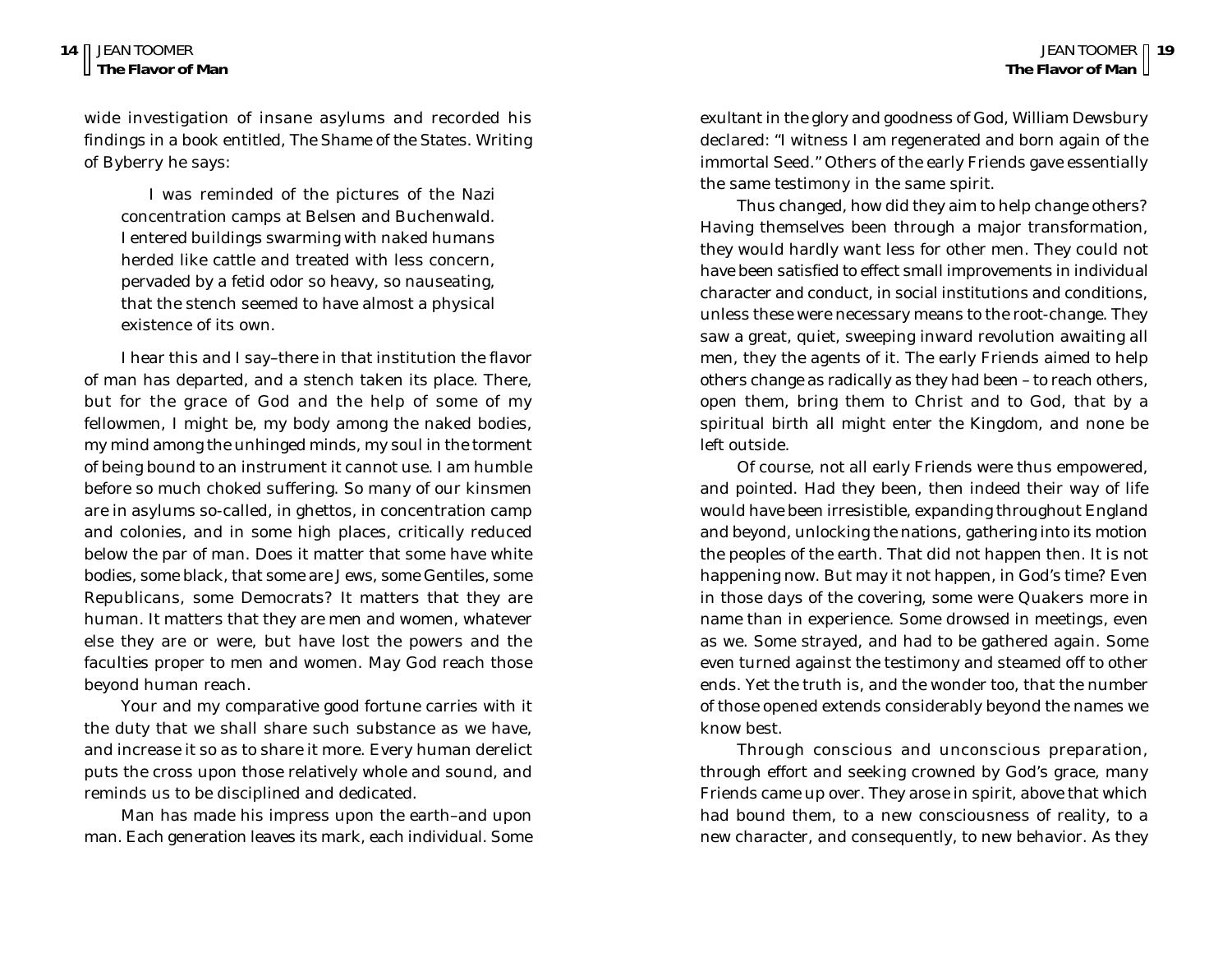the frame of the first birth. A second birth awaits us. Were we to flower in a natural way, we would still remain in the natural-human order. God's design for us is that we rise higher, in virtue of His yeast and seed in us, through a spiritual birth into the divine-human order. Robert Barclay referred to the higher state of being as the "new creation."

Religion is rooted in the entire life of man. With what objective? To nurture, guide and implement our growth in the spirit up to the threshhold of transformation, and beyond. Religion's first total yield occurs when a man becomes a risen being. For only then can he truly pray, worship, and live a wholly consecrated life. Then he can effectively practice the love of God, and the love of men and all creation.

How do we know that it is possible for man to rise above himself and become established in a higher condition? There is evidence. If not yet within ourselves, it is to be found in the lives and works of some men and women; specifically, in the records of Quakers from the early days up to the present. Said William Penn of the early Friends, "They were changed men themselves before they went about to change others." So it must be. The reformers must themselves be reformed. They must have undergone a new birth before they can speak and act with the power of the resurrected. Prophetic ministry can only come from prophets. Apostolic work can be done only by apostles.

They were changed men, said Penn. But how changed? They were changed by God towards God, and toward one another. They were born again of the water and of the Spirit. Thus they knew what Nicodemus could not comprehend, though Jesus was there to instruct him. Each, by a spiritual birth saw the Kingdom of God, which is to be seen in no other way. Each in his measure entered the Kingdom, which is to be entered in no other way. Humble in himself, yet

marks are magnificent, some have beauty; many are ugly, many are blights. Claiming to develop Earth's resources, men have carried on a systematic exploitation of them, and of each other. Forests have been hacked down, land ruined, nature's stores squandered, people enslaved. In the name of farming, deserts have been made. In cities there are slums and filth, and on the outskirts smouldering refuse. By their marks the vaunted lords of the earth are revealed as rebels against the harmony of Nature, against the laws of their own beings, exiles from God. The lords are outlaws. Now the rulers of the two most powerful nations of the world are contemplating and preparing for – or, as they would say, preparing against – a war that may indeed end war by ending man.

In God's Kingdom there are no policemen who might descend to earth and prevent our committing race-suicide, impound us until we come to our senses. Yet I pray that His power may reach us directly in this hour. I pray, not because I think men should cling to this life, or have indefinite tenure on this planet. But if we are to continue living, may the ignoble and the mediocre be burnt out in the fires of this age. May we be regenerated and live nobly.

From all sides, especially from the scientists, we hear that there is a desperate race between education and catastrophe. Education moves slowly. Catastrophe moves swiftly. Time runs out. The alternatives, I am convinced, are starkly these: Transcendence or extinction. We must rise, rise above ourselves into that ocean of light and love, or the ocean of darkness and death will engulf us. We must rise not only so as to surmount impending catastrophe, but that we may take a decisive step upward towards our true destiny. The peril of the present situation, if we make good use of it, can release force for human transformation.

Words no more than point to the tragic yet potentially wonderful condition of man in our time. Our deeper rhythms